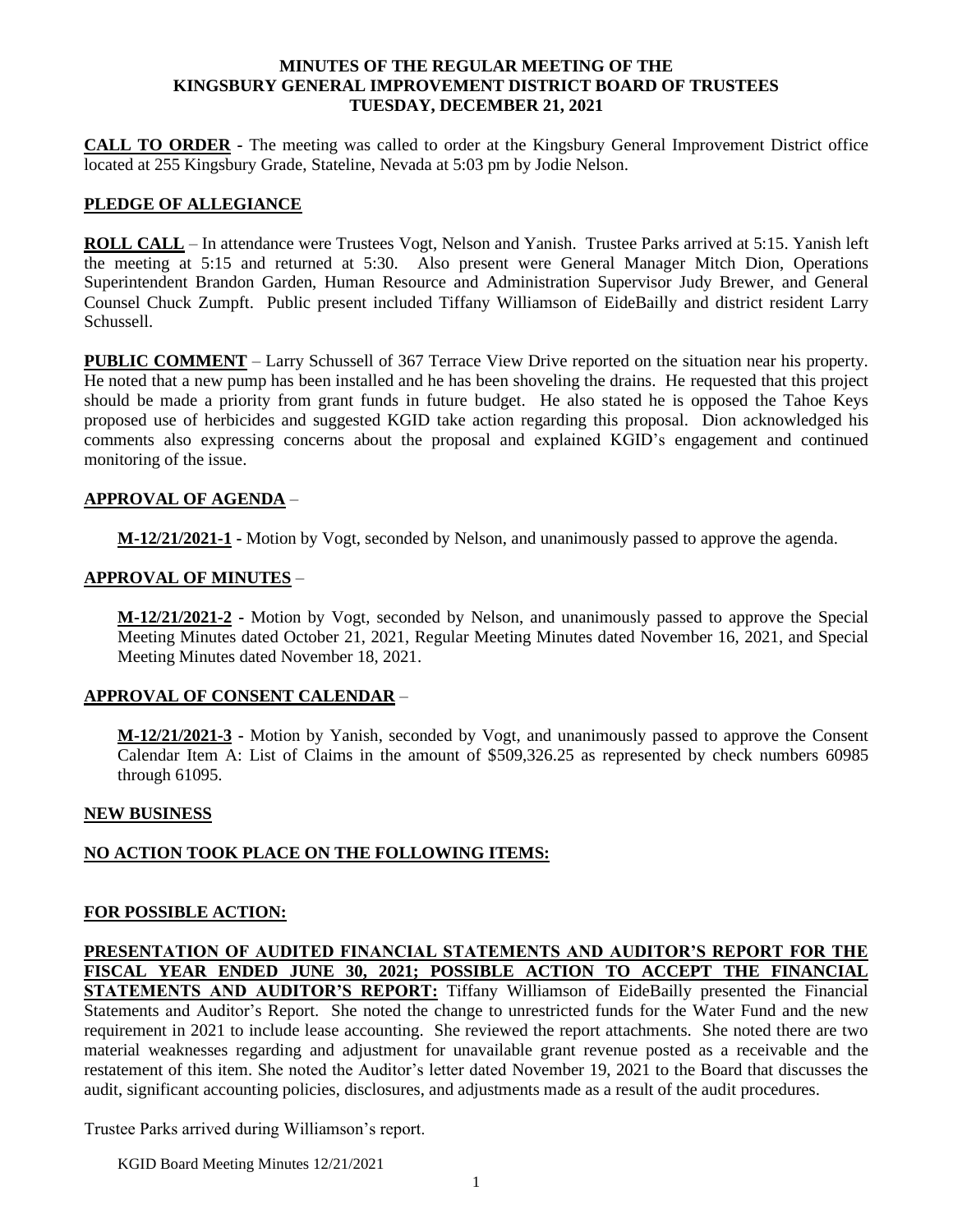Nelson noted that the balances at US Bank exceed \$250K and she suggested splitting the accounts between banks for insurance coverage. She discussed control recommendations, net materiality, allocation of property rentals, audit requirements and upcoming lease accounting for grants with Williamson.

Yanish temporarily exited the meeting.

**M-12/21/2021-4 -** Motion by Vogt, seconded by Parks, and passed to accept the Financial Statements and Auditor's Report for the Fiscal Year Ended June 30, 2021.

**CORRECTION OF THE GENERAL MANAGER CONTRACT:** Brewer provided written report. Brewer stated that the salary noted in the contract should be adjusted to offset the contributions which were being paid for by Dion verse the district. Based upon the Pers rules, the provision for the district to pay Dion's retirement contributions was not possible and the salary adjustment was a zero-sum difference for the district but was consistent with the contractual obligation and NRS. Dion explained that PERS advised the district that the contract stipulation for the district to pay on behalf of the employee does not comply with NRS. In order for the district to compensate for the employee's share of retirement, the salary has to be adjusted. He explained that base salary gets reduced by 15% for Pers. Therefore, he has been paying the portion of retirement which the district should be paying. He indicated that they had been trying to resolve this issue with Pers since his first weeks of employment and this was the resolution recommended by Pers.

Vogt stated that any changes to the contract should be approached cautiously noting conflicts with the previous General Manager's contract, but she supports his request.

Nelson requested a copy of the PERS requirement and the contract. Vogt agreed.

Dion suggested a motion to the continue the item to next meeting.

Parks stated her dissatisfaction to the approved contract being unacceptable to PERS. Zumpft stated it is unknown why PERS would not accept the format whish was previously accepted for the previous General Manager.

Yanish questioned if there is a compliance issue regarding payment to the employee or PERS if this is not resolved. Zumpft confirmed that Dion is currently making required payments and there is no compliance issue with PERS.

Nelson requested the employment agreement and PERS information for review.

**M-12/21/2021-5 -** Motion by Nelson, seconded by Parks, and unanimously passed to table the correction of the General Manager's Contract to the next meeting or a special meeting if appropriate.

Vogt noted the large sum paid over 5 months. Nelson offered for a Special Meeting to address this item which Dion confirmed isn't necessary.

# **BOARD REPORTS – None.**

# **STAFF REPORTS** -

**GENERAL MANAGER'S REPORT** – Dion explained they are monitoring the weather along with infrastructure funding for specific target areas. Garden was successful with the grant funding request for the additional sweeper. They will request approval of the Board for disposal of other vehicles in the February meeting.

Dion stated the water break on Donna over Thanksgiving was due to an old steel pipe and would be included in an upcoming request to expand the Water Line replacement project to remedy this problem. He noted the water analysis for Terrace View is conclusive that it is a groundwater issue and details were included in his report.

KGID Board Meeting Minutes 12/21/2021